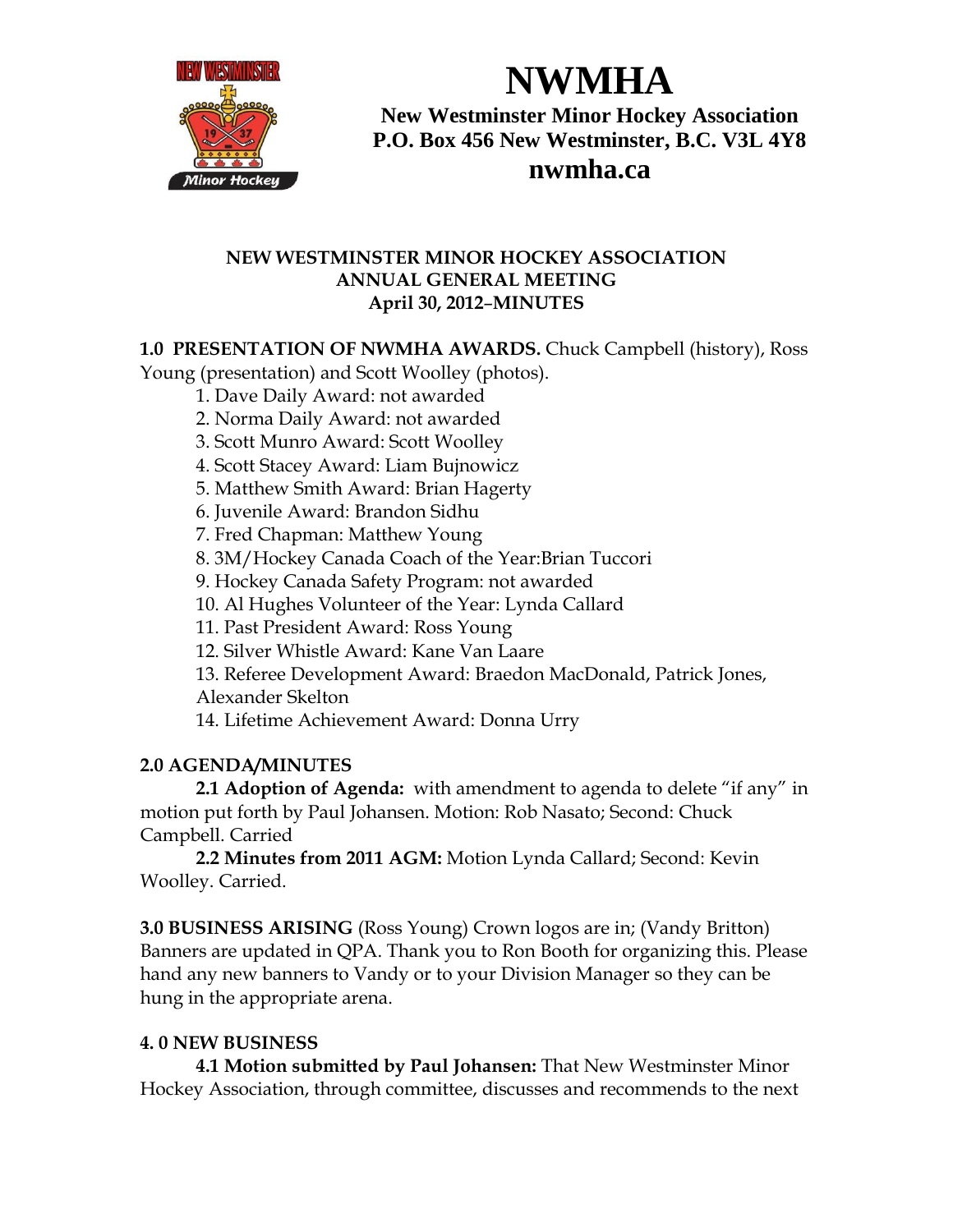AGM appropriate amendments to their Constitution and By-Laws. Rationale: Other Minor Hockey Associations have developed clearer and more relevant Consitutions and By-Laws. Motion: Paul Johansen; Second: Rob Nasato. Carried.

**4.2 Clothing Store update** (Ross Young/Rob Nasato): met with the company last Wednesday. Two components to the clothing store: (1) Team component – price for teamwear is lower than the price for single sales; (2) "Anybody" component – single sales; wanted to get our 'brand' out there; began late in the year, but it's a start; need to advertise better about the fundraising aspect of the plan, etc.; will review and consider other alternatives for the coming year.

**4.3 Queen's Park Master Plan** (Ross Young/Ron Booth): there is a working plan in place for improvements to Queen's Park. If you wish to provide input, there is an open house on Wed May 2nd from 6-8pm at Century House.

#### **5.0 REPORTS**

**5.1 President report – Ross Young.** Thank you to the executive for all the support and for a great season; hopefully, new people on the executive will keep the enthusiasm going. We have a great association – let's keep it that way.

**5.2 1st Vice President – Rob Nasato.** In charge of fundraising and the website.

1- Thanks to our sponsors: H1-4 Tim Hortons; Atom C division, 3 teams, Lowes (New Sponsor this year); Peewee A, Scotia Bank; Bantam A, Scotia Bank (would like to target a few more sponsors for next season, did not have the time last summer due to family issues)

2-Other contributors: Westminster Shriners donated \$2,325 to our financial assistance fund and funded an H3 event.

#### 3-Giants event;

-big thanks to all the volunteers who worked hard and helped us raise \$4,664, with 10% to Financial assistance funds and the rest to the teams of the volunteers -Team managers and team for ticket sales of 917, raising \$4585 for teams.

#### 4- Web Site

-continued updating and using it as a means of communications -goal was to have a place for people to get info. This was successful -registration documents on line and printable forms now, but no on line registration until PCAHA changes their rules regarding electronic submission. Also our Registrar indicated that she worked on the Burnaby Minor registration on line and it is more costly than it is worth at this time.

-Want to promote teams creating their own sites using free options, like Team Pages or similar, we can easily create a link on our page to help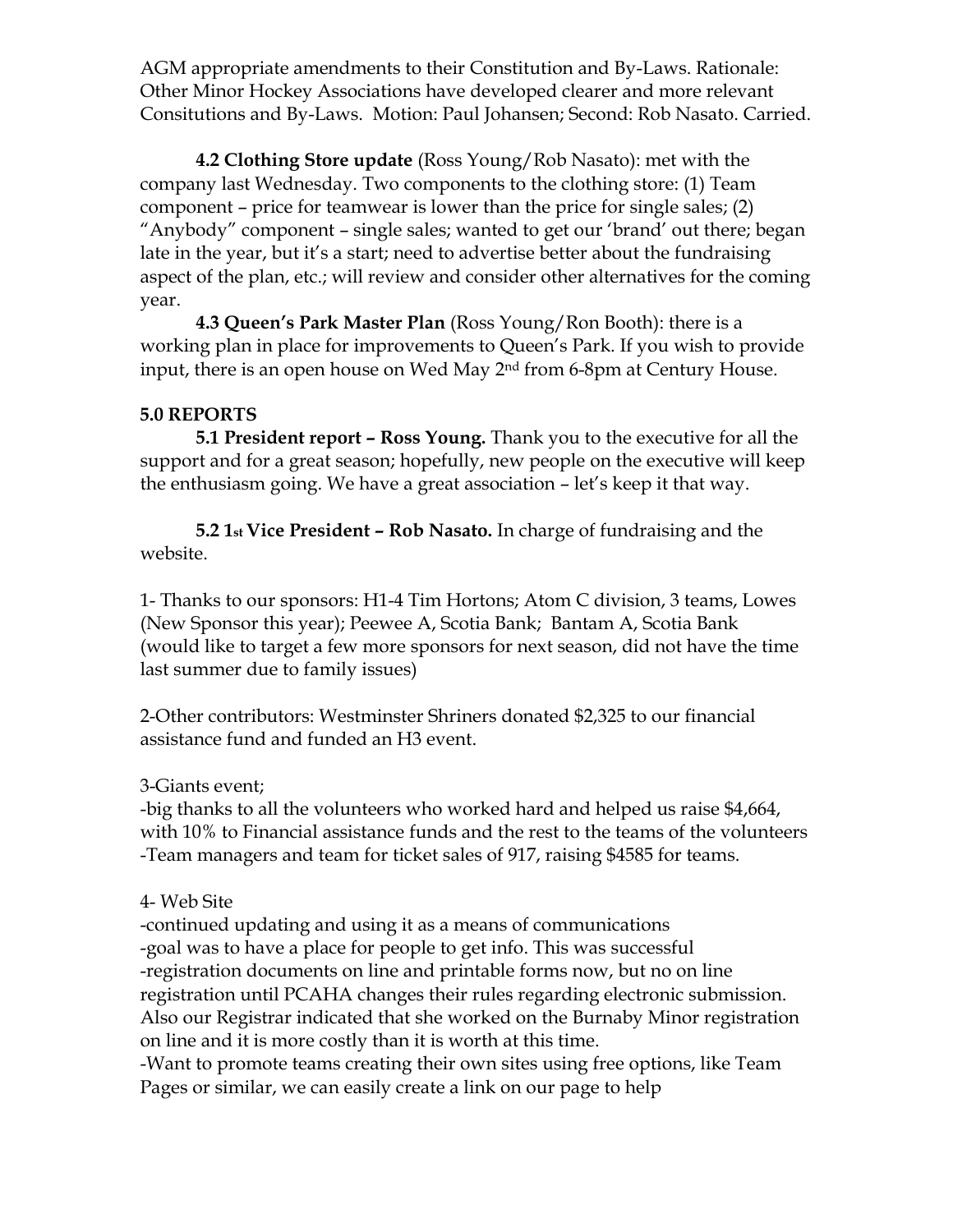**5.3 2nd Vice President – Purn Disanjh**. Oversees tournaments that NWMHA runs. (Midget A and C tournament – held pre-Christmas. Thanks to the Division Manager and the team managers for a great job on the Midget tournament. In the Spring we run a combined Atom and PeeWee tournament. Thanks to the Division Managers and to the parents who were involved on the committees. Special thanks to Rob Nasato for taking time off work for organizing the games at MPA and thanks to Ross for taking time off and helping out so much.

**5.4 3rd Vice President – Bud Sage.** Responsible for the Social, the Picture Night and Safety/risk management.

1- Annual Greet & Meet Social: This is the third year this has been held. All members of the association are welcomed and encouraged to attend. This year we had approx 60 people attend. This is not a fund raiser, Stefano's Restaurant charges us \$10 per person and we charge each person \$10

2-Association Picture Night: AAA photography was used again this year. All teams were done on one night, starting about 5PM and running until about 9PM. We did shuffle a few teams to accommodate their schedule. Pictures were delivered before Christmas and no retake night was necessary this year. 3-Safety: As head of safety this year, I attended a meeting regarding changes and additions to this position at the PCAHA office. I organized and hosted a Safety Clinic. This was held at QPA, and had about 40 people register. About 20 of them were from New Westminster. With more emphasis being placed on hits to the head and team safety, this position is growing.

I also attended the PCAHA meeting with Ross, Chuck and Vandy. This was held in Cloverdale.

**5.5 Treasurer – Chuck Campbell.** Financial statements handed out. We are running with a "break even" budget. Revenues were on budget for the year; the costs were lower than we anticipated; we will not need to raise registration fees; we are offering more programs now than we have in the past; have applied for 'direct access' funds from the provincial government – still waiting to hear regarding this. We are in a strong position financially. Regarding tax receipts: he individually types out the receipts, and then lets the Division Manager know that they are ready. They would then pass them to the Team Manager. In the future, receipts will be available much earlier than they were this year. As well, we will be trying to find another way of issuing the receipts in a more efficient manner.

**Motion** to approve the financial statements with the balance sheet corrected to reflect the correct date. Moved by Chuck Campbell; Seconded by Ron Connor. Carried.

**Motion** to approve the budget: Move by Chuck; Seconded by Paul Johansen. Carried.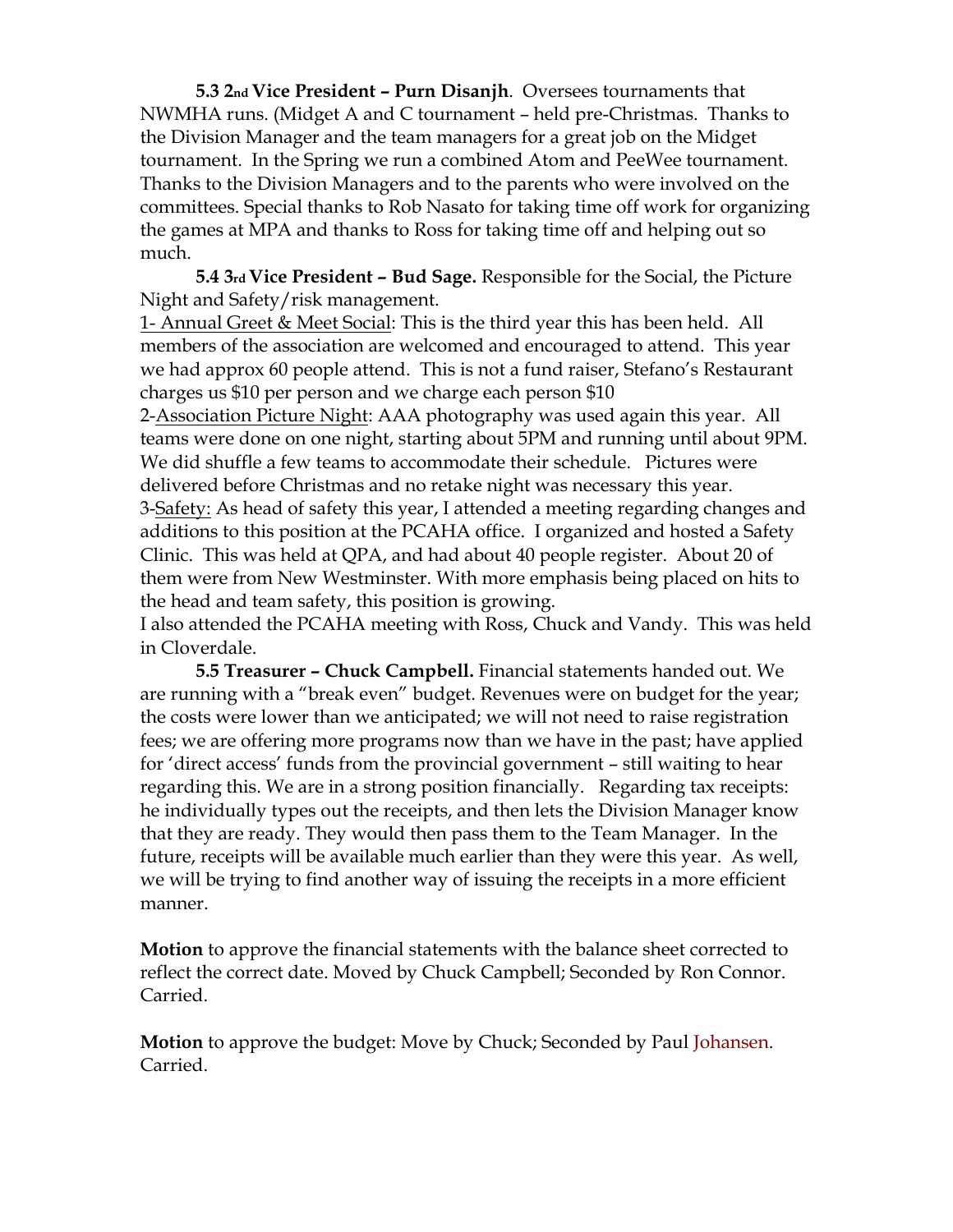**5.6 Registrar – Kathryn Matts.** I took over the role of Registrar when Ross Young asked me …and follow in the impossible-to-fill shoes of Donna Urry as PCAHA is now benefitting from her knowledge.

As an introduction to members I have 3 kids in NWMH: twin daughters in Peewee and a son in Midget. I was the Registrar for Burnaby Minor Hockey for three years until we moved to New Westminster in 2008. I did not intend to get involved this year at all but it is hard to say no when asked and when you know that a volunteer association is in a bind. I realised quite quickly that we are very lucky in New Westminster to have a great group of dedicated volunteers on our executive. They put the needs of the kids first and I have been impressed at the round table and the rapport amongst the group.

Regarding the registrar position…..I have so far completed almost 300 registrations and have two dates scheduled for registration …A decision was made this year to change the early registration deadline to March 31. 237 registrations were completed by this date.

I will be holding two springtime registrations with one coming up on Sunday May 06 at Moody Park Arena from 11-2 and one more on Saturday June 2 at QPA from 10-2.

I will also have a registration date in August (tba).

I have done up some posters and I am in the process of setting up a twitter and facebook page. Once twitter is going, we can keep membership current through social media accessibility as well as email.

## **5.7 Coach Coordinator – Shawn Lakusta.**

1) BC Hockey AGM: quite apparent that NWMHA is on par with other associations in terms of coaching skill development and leading others in some areas;

2) October Hybrid Coaching Course: many, many hours to arrange and deal with attendance issues; in the end 20 more coaches certified; our certification numbers are excellent

3) Delinquent Coach: one coach who refused to take the Hybrid Certification; removed from the bench; matter being addressed by PCAHA and BC Hockey;

4) Shared Ice: very successful program; coaches have bought in and it has become a common practice now; thanks to all for making this work;

5) Powerskating Program: very successful again; hopefully ice can be found to replace the ice we are losing; program is critical if we are to continue improving development; urge the new executive to make this a priority; New West kids shouldn't have to leave city to have this opportunity;

6) Coaching Incident: two coaches suspended for an incident on the bench; suspensions are for the rest of this season and next season;

7) Coaching Day in BC: attended this event in February; another excellent learning opportunity.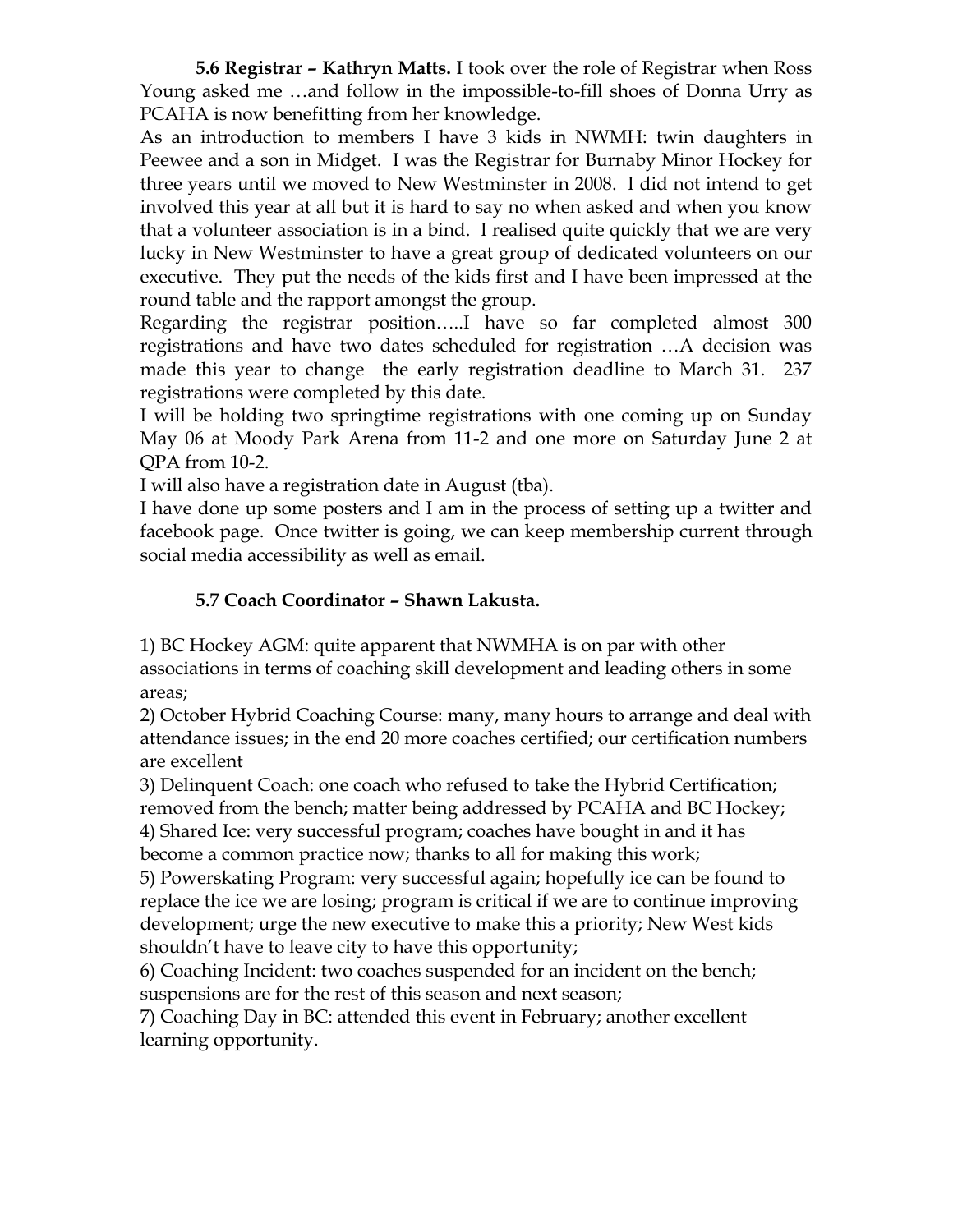**5.8 Referee-in Chief – Mirko Dabic**. Absent. Report given by Ross: Spring hockey tournament games offered to New West officials at Planet ice; New officials clinic for 2012 will be set through BC Hockey for September following summer break. Finally I want to thank all our officials for a doing a great job this season. I enjoyed working with the kids.

**5.9 Equipment Manager – Kevin Woolley.** Thank you Ross, Ron Booth and Mark Stevens for all of their assistance. Thanks also to Matt and Mike. Spring gear is out. Just about all gear from the season is back. Still missing safety bags. Continuing to update equipment.

**5.10 Ice Allocator – Lynda Callard.** Another year down. Had some challenges. Thanks to Ron Booth for his assistance.

## **5.11 Referee Allocator – Jennifer Borrowman.** Nothing to report.

### **5.12 Division Managers' Reports:**

**Juvenile – Bill Carlson** (absent). Ross read the report: The single Juvenile team had a great season. In the beginning there were too many players so cuts had to be made. The team was placed in Flight 2 after the tiering process and managed to finish the season in the middle of the Flight. After failing to qualify for the Provincials the Juvenile team went on to win the Presidents Series Banner. I would like to thank coaches Jeff Ray, Shawn Hagan and Lee Urry, along with manager Donna Urry. They worked many hours in a division that lacks parental help.

I am going step down from the Juvenile Division Manager position. I have enjoyed my three years on the NWMHA Executive, both as Midget Division Manager and Juvenile Division Manager. I understand and appreciate the hours the Executive Members contribute. I want to thank you all for your help. I will miss the social work relations the Executive experiences.........it was great to work with you all.

**Midget – Mike Hrybyk** (absent). No report.

**Bantam – Kevin O'Quinn.** C 1 - placed third in Gold Group; Had many injuries this year. If you are interested in coaching, get in early and let the DM know. Bantam A had a positive year, played in Flight 2 with 8-8-4.

**Peewee – Kerry Lynn.** Overall it was a successful season for all 4 of the Pee Wee Teams in the association this year. We had 3 C teams and 1 A team. I would like to thank all the coaches, team managers and parents for their commitment this season. I was out of town a lot and they were all helpful, very professional and well organized which sure made my job easy.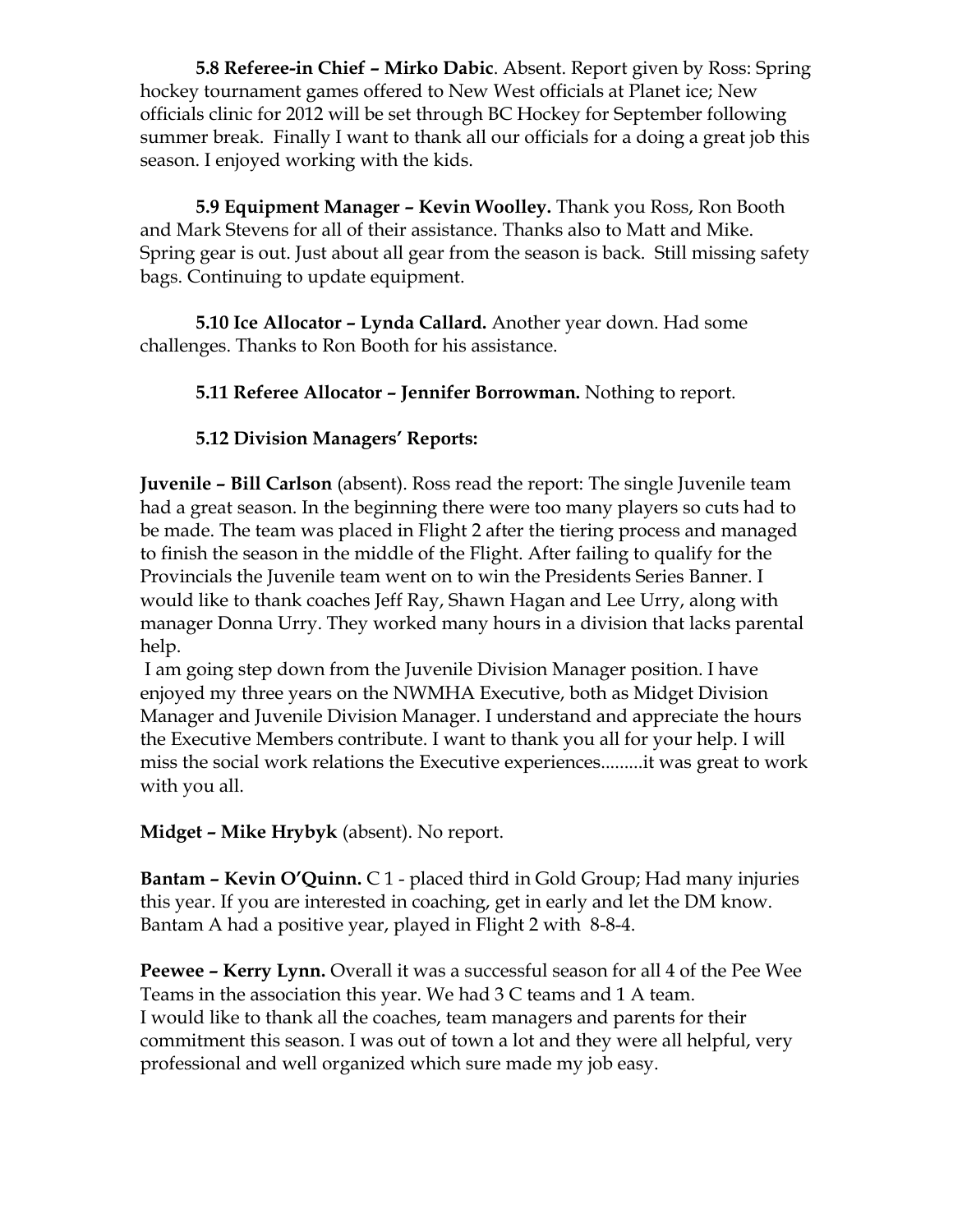As is usually the case when the process is allowed to play itself out the 3 C teams were well balanced this season. Their overall league game results were within 5 wins of each other.

C1: 25-16-7 (Blue Group) C2: 20-22-6 (Gold Group) C3: 20-25-3 (Gold Group) **Highlights:**

C1 Team

- Had a great start to the season and were moved to the Gold group at Xmas where they faced tougher competition. They continued to play well and finished middle of the pack in that division.
- Marc Mondin, Paul Hackett and Tony Black did an excellent job and this team was an exciting team to watch move the puck. Team Manager Steve Tucsok kept them all organized throughout the season.
- C1 won the Xmas Tournament they entered in Hope
- C1 won their Banner Game with a 2-1 win over Burnaby C3
- C1 won the Al Hughes Tournament with a very entertaining game against Mission

# C2 Team

- C2 had a solid season and was very competitive all season despite missing a high number of players from game to game with other commitments and illness.
- I want to thank Coaches Bruce McAndless Davis, Rob Celle, Wayne McCarthy and Brad Melenychuk along with Team Manager Kelly Corbett for an excellent season.
- C2 won their Banner Game with a 5-4 win over Burnaby C4
- Placed 3rd in the Al Hughes Tournament

C3 Team

- C3 started off the year strong but tapered off at the end of the year with a short bench due to injuries and other commitments.
- Coaches Bob Turnbull, Shawn Hagan and Duane Searle did an excellent job keeping their players motivated throughout the year and into our Al Hughes Tournament where they played strong but came up short to some very tough competition. Samantha Balfour was outstanding in keeping this group organized which is not an easy job!
- They won a PCAHA Team Achievement Award for Sportsmanship and Fair Play which is exactly inline with how Bob, Shawn and Duane coach any team they have had over the years.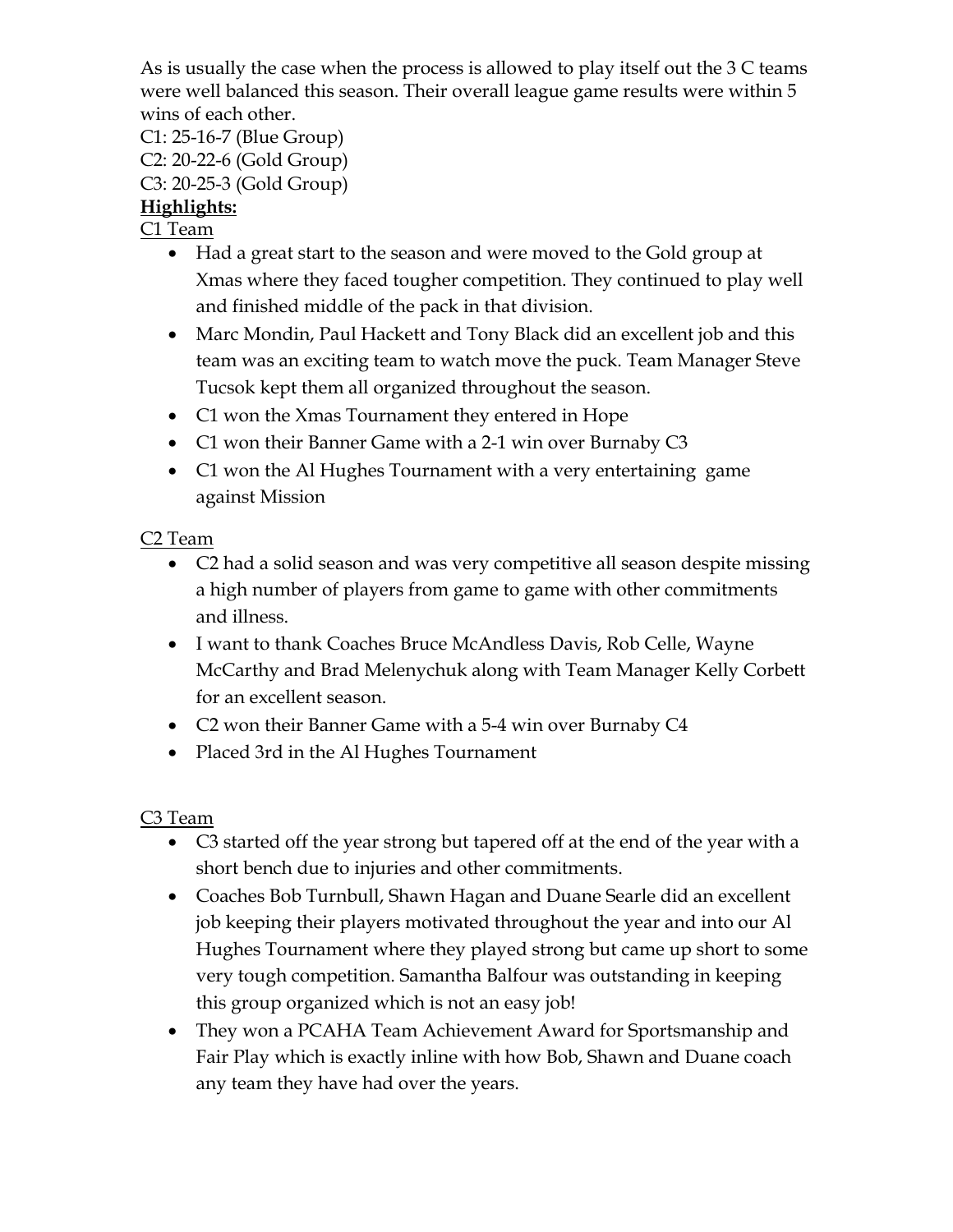# A Team

- The A1 team was coached by a very strong and committed coaching team lead by Dwight Noda and assisted by Paul Manville, Nick, von Schonberg, David Lafond, Jaime Salas. Team Manager Jody Harris did an excellent job all year keeping everyone on-track and on-time.
- A1 utilized their taxi squad of 4 players very effectively with 3 of the 4 playing many tournament, league and playoff games. As last year this program will have a positive impact on next year's team as the first year taxi squad players, along with the 5 first year players that made the team, will form a strong player and parent nucleus next season.
- The team started their season very strong winning the Gold Medal at the Las Vegas Can/Am Tournament against some very competitive teams from the USA. Except for the first game all remaining games were decided by a single goal.
- The team played some of their best hockey of the season going down the stretch making it to the second, single knockout game against a strong Semiahmoo team.
- They placed second in their tier of the Presidents Cup, losing by a single point to South Delta.

Once again thanks to everyone who helped out in the Pee Wee Division this season, especially those that stepped up to help with the Al Hughes Tournament.

#### **Atom – Dave Schweitzer.**

This was my first year on the executive of NWMHA, and I'd like to thank all the executive members for their help and support while I learned the ropes...especially a big thank you to Ross, Rob, Shawn and Kerry for sharing their knowledge and expertise.

There were four teams in the Atom division this year, each team consisting of seventeen players. There was one A (rep) team and three C (house) teams. If we had a Division Manager in place earlier in 2011, we could have formed five teams (four house teams).

Thank yous:

- A team head coach Shawn Lakusta and manager Lou Ballarin
- C1 head coach Jason Bishop and manager Flo Cyrenne
- C2 head coach Kurtis Lyons and manager Joanne Parkinson
- C3 head coach James Musgrave and manager Barb Drake
- all the assistant coaches and safety people for all the teams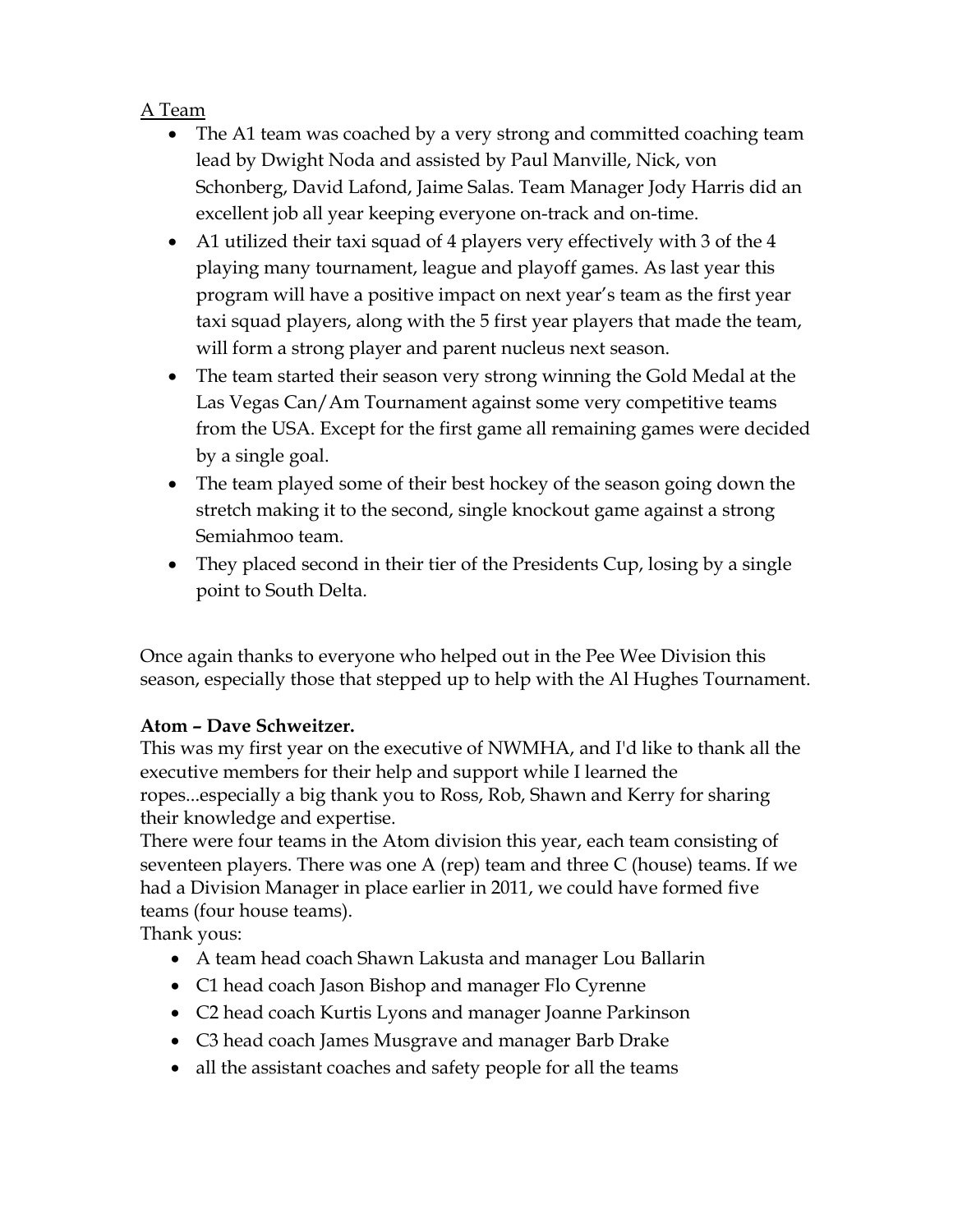Summary of A team:

- started off year in Flight 2
- after Christmas got moved to Flight 3
- entered three tournaments, winning one of them (the tournament in Port Moody at Christmas)
- Flight 3 playoff champs and received the champions banner

Summary of C teams:

- first part of year consisted of tiering games until Christmas; after Christmas, C1 and C2 played in one of the middle flights and C3 played in one of the bottom flights
- all three teams were in two tournaments during the year
- C1 team won the bronze medal in the New Westminster tournament during Spring Break
- C3 team were runners up in the final of their playoff game and received the runner up banner

Thanks to all the Atom parents for their volunteer time and fundraising support, especially all the coaches and managers.

# **Division 3 and 4 Manager – Janet Lakusta.**

H4 had 2 teams with 2 coaches per team. Our numbers were good for 2 teams during the preskates…unfortunately, we had five H4 players leave our association to go to the Burnaby Winter Club in September. We acquired 2 late registrants from Burnaby Minor to fill the spots which was enough to have 2 teams. Slow improvement in the beginning of the season but they eventually won games in the latter part of the season. It was a learning experience for the kids.

H3 had 2 teams with 4 -5 coaches per team. We had 4 players who were in H1 last year and 2 new players with little hockey or skating experience. However, the H3 teams adopted the "shared ice time" philosophy again this year and these players have improved 2 fold and have made both H4 teams equally competitive against other larger associations. Since these H3 players were the first group of H2's last year who participated in our first pilot H2 powerskating program, the benefits of the programs has produced a group of strong players for H4 next year.

Thanks to all the parents for supporting your child's development throughout the year. I would like to send a special thanks to all parent volunteers and parent team officials who have stepped up again in making the players' experience special and FUN!!!

**Division 1 and 2 Manager – Barb Drake.** First year as DM. Great season for initiation hockey. H1 had 32 players; they had a fabulous time – developmental program; H2 had 28 players – 2 really strong teams. Strong coaches. Thank you.